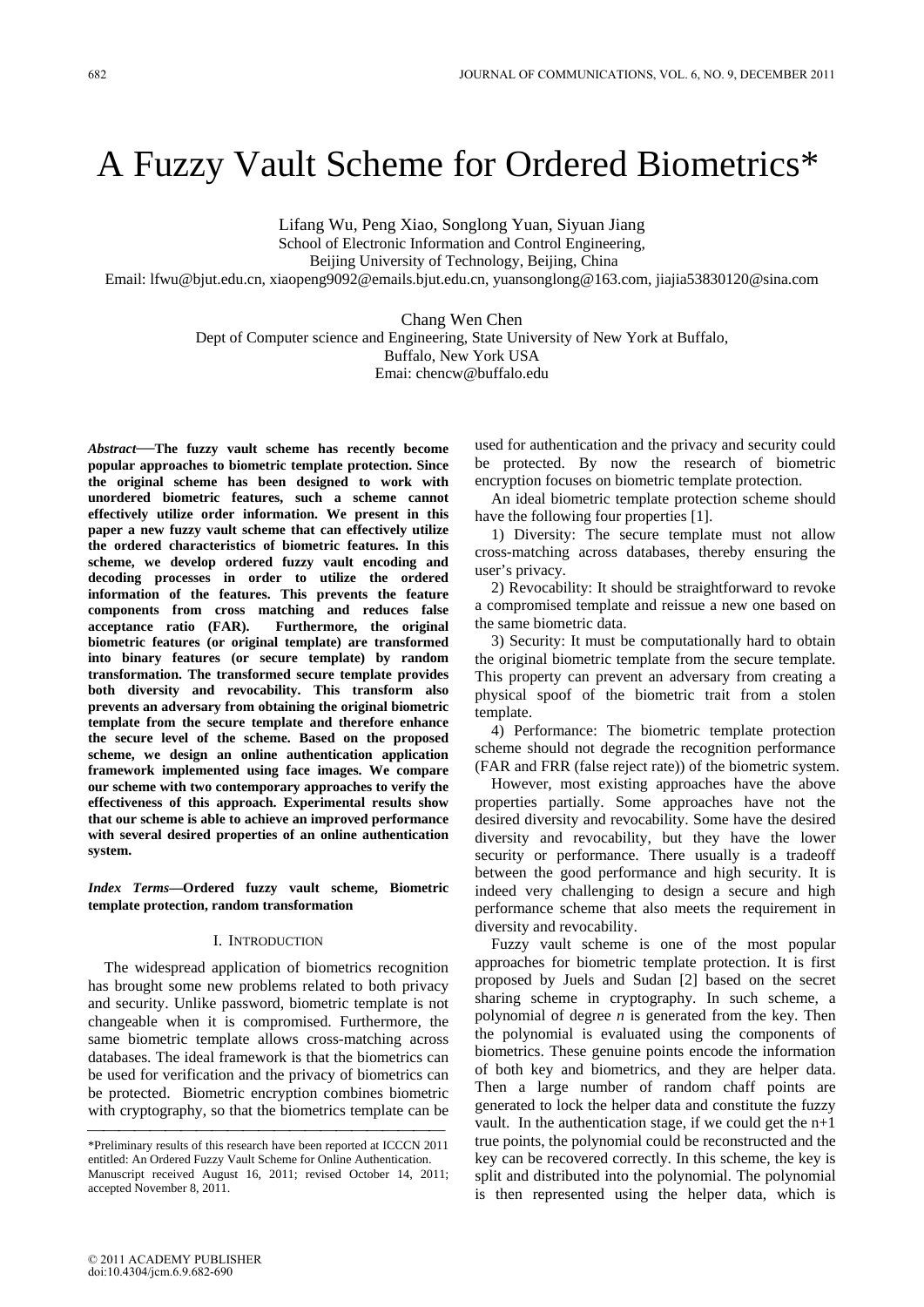obtained by evaluating the components of biometric feature. Finally, the helper data is embedded among the chaff points to form the fuzzy vault. Therefore, both the key and biometrics in this scheme are considered secure.

According to Prof. Jain and his colleague [3], "the fuzzy vault has been designed to work with biometric features represented as an unordered set." Minutiae in fingerprints are one of the features usually used and it is unordered. The fuzzy vault scheme was first implemented by Clancy for finger print template protection [4]. Unlike fingerprint features which are represented by the coordinates of the minutia points, some important biometric features such as Principal Component Analysis (PCA) coefficients in face biometrics are a set of ordered real numbers [5]. Therefore, it is possible for the PCA coefficients of one user to be crossly matched to the PCA coefficients of other users and hence degrade the performance. To apply fuzzy vault to such biometric features, it is necessary to preserve the order characteristic of the feature in the fuzzy vault.

In this paper, we design a new fuzzy vault scheme for ordered biometrics. The proposed scheme combines the random transformation with fuzzy vault to facilitate desired diversity and revocability. The original biometric features (or original template) are transformed into binary features (or secure template) by random transformation. This transform also prevents an adversary from obtaining the original biometric template from the secure template and therefore enhance the secure level of the scheme. In order to prevent the feature components from cross matching and to reduce FAR, we develop novel ordered fuzzy vault encoding and decoding procedures to preserve the ordered information of feature components.

In summary, the proposed scheme not only provides desired properties in diversity, revocability and security, but also is capable of achieving relatively good performance. Based on the proposed scheme, we design an application framework of online authentication. The authentication includes three participants: the user/client, the database server and the verification server.

In the registration stage, the users provide their username, password and biometrics to the client. The client PC extracts the corresponding order biometric features then generates binary features by random transformation. In the meantime, a key is generated from the password. The ordered fuzzy vault encoding is designed to generate the fuzzy vault from the key and binary features. The username and the fuzzy vault are sent to the database server. The username and the key are sent to the verification server. All the sent data is protected using Digital Signature (DS).

In the authentication stage, the users also provide their username, password and biometrics to the client PC. The client PC extracts features of the biometrics and generates binary features by the procedure same as that in the registration stage. Then it sends username and binary features to the database server and sends the username to the verification server. The database server searches the corresponding fuzzy vault by the username. Then ordered fuzzy vault decoding is designed to recover a key from binary features. And the recovered key is sent to the verification server. The verification server searches the stored key by the username and compares the recovered key and stored key. If two keys are identical, the authentication is successful. Otherwise, the authentication stage is considered failed.

The contributions of our proposed scheme include the following: 1) An ordered fuzzy vault encoding and decoding scheme has been developed that utilizes the ordered characteristics of biometric features and prevents the components from cross matching. It results in reduced FAR; 2) The binary features are obtained from the original biometric features by random transformation, which will enables ordered fuzzy vault to achieve enhanced security level. 3) An online authentication application framework is proposed based on the proposed fuzzy vault scheme.

The remaining parts of this paper are organized as follows: In Section 2, we describe the proposed scheme in detail. In particular we describe how random transformation can be used to generate binary features from original features. Ordered fuzzy vault encoding and decoding are designed to utilize the ordered characteristics of biometric features. In Section 3, we propose an online authentication application framework, which includes three participants: the user/client, the database server and the verification server. In our application, key and fuzzy vault are stored separately in database server and verification server, therefore, it is a more secure application system. In section 4, we illustrate the experimental results as well as the analysis. In Section 5, we present the analysis of the security of the proposed application framework. In Section 6, we review some related work in biometric template protection. Finally, Section 7 concludes this paper with a summary.

## II. RELATED WORK

Recently, biometric-based authentication has been studied extensively. The existing biometric template protection approaches can be broadly categorized into transformation-based and biometric cryptosystem. The main idea of transformation-based method is to transform the original biometric template into a new transformed template (or secure template). The transformed templates, instead of the original templates, are stored. The same transformation is applied to the query biometric data for authentication.

Transformation-based methods can be further categorized into salting and non-invertible transform approaches depending on the characteristics of the transformation function. In the case of non-invertible transform, it usually is computationally hard to reconstruct the original template using the transformed template and the key, Ratha et al [6] has proposed irreversible transformation for fingerprint template protection. They irreversibly transform feature position and orientations using Cartesian, polar or surface folding transformation. Feng et al [7] thought most of mapping in Ratha's algorithm can be cracked. In Salting, the transformation is invertible to a large extent, and the key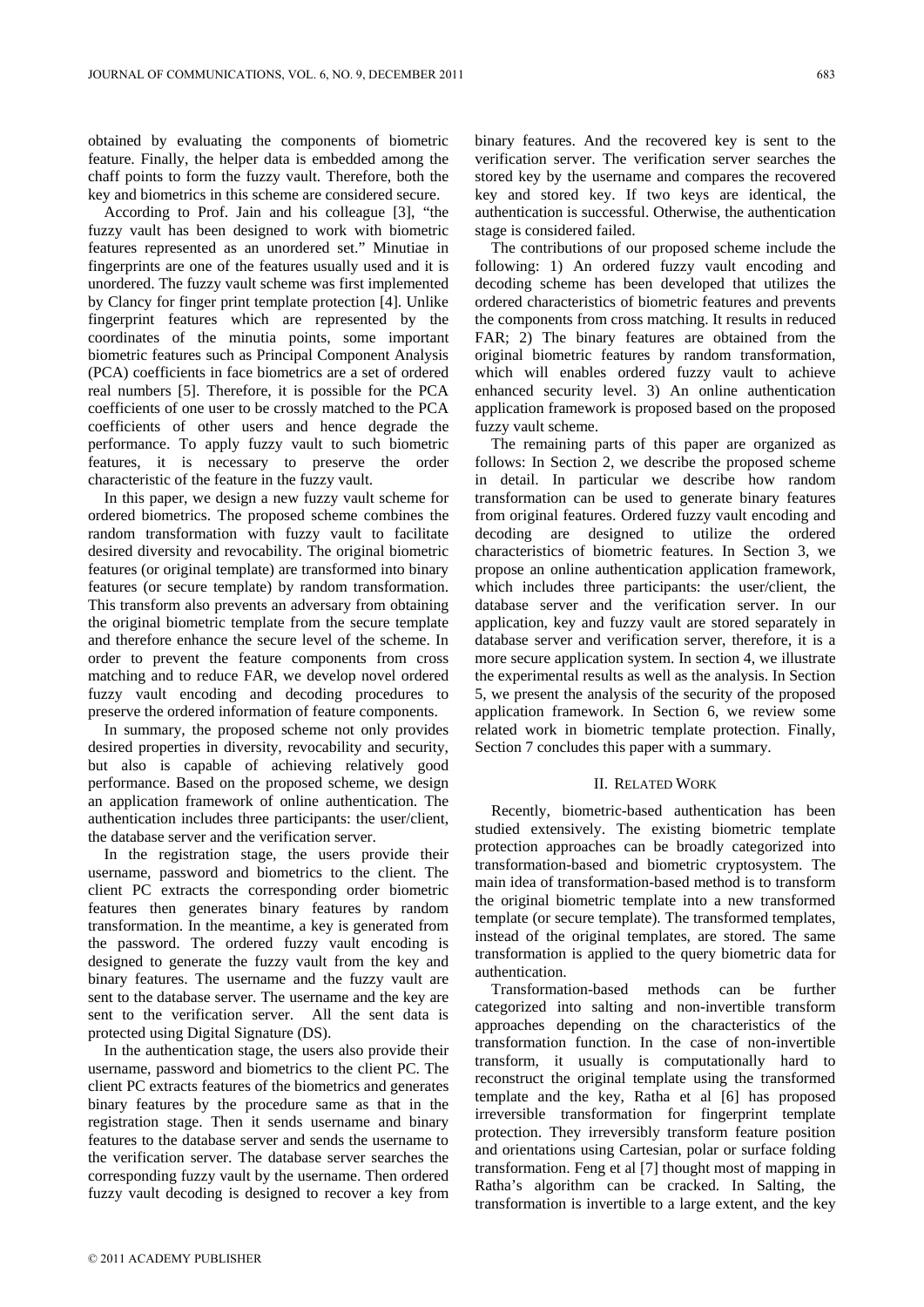should be kept securely. A typical method of salting is bio-hashing [8]. In Salting, the transformation is invertible to a large extent, and the key should be kept securely. A typical method of salting is bio-hashing [8]. It generates random orthogonal space using a user-specific key. Then biometric features are projected onto the random space using point product. Furthermore, the random binary series can be obtained by thresholding.

The salting and non-invertible transformation approach both can provide the diversity and revocability. But security of salting approaches is related to the security of the key[1], while there is a tradeoff between the security and performance in non-invertible approaches.

Biometric cryptosystems combine biometrics with cryptography through appropriate generation/extraction of biometric-based keys that can be used as revocable representations of identity [9]. They mainly include key binding and key generation approaches. Key generation scheme generates a key from biometrics and stores it instead of the original features. In the authentication stage, a key is generated from the query biometrics using the same method. These two keys are compared for authentication. The problem of key generation is that it is difficult to generate key with high stability and entropy [1].

Key binding approaches bind biometrics with a key together. Typical schemes include fuzzy commitment scheme [10], fuzzy vault scheme [2] and so on. Clancy et al. [4] applied the fuzzy vault scheme to fingerprint biometrics. A combined Secure Sketch and Fuzzy Extractor scheme were proposed by Boyen et al [11], however, with no experiment reported. Li and Chang [12] proposed a quantization method of secure Sketch. Sutcuet et al. [13] proposed the use of sketch for face biometric, which is an error tolerant cryptographic technique. Several researchers have developed improved schemes [14-16] for such applications. By now these fuzzy vault embed the original biometric features in the polynomial, it can not provide diversity and revocability. In order to provide diversity and revocability, several researchers introduced password related random transformation to improve both diversity and revocability [15]. Others implemented fuzzy vault schemes for other biometrics such as face [19-22], palm-print [23] and multi-modality biometrics [17, 18]. All these fuzzy vault schemes have not considered for the ordered features.

As we indicated earlier, an ordered fuzzy vault scheme, when properly designed, is able to overcome several problems in the existing schemes. It is based this motivation that we propose an ordered fuzzy vault scheme for face biometrics, and we combine transformation based algorithm with fuzzy vault for biometric template protection.

#### III. THE ORDERED FUZZY VAULT SCHEME

In the proposed scheme, we obtain a set of binary features from original ordered biometric features by random transformation. Then, an ordered fuzzy vault encoding and decoding scheme is developed to utilize the order characteristics.

# *A. Random Transformation*

Let's assume that the original biometric feature is  $\vec{x} = \{x_1, x_2, \dots, x_N\}$ . In this section, the original features will be transformed into random binary features  $R = \{r_1, r_2, \cdots r_M\}$ .

First, a set of random matrices  $Q_1$ ,  $Q_2$ ,...  $Q_M$  of size L×M are generated from password. Take  $Q_1$  for example, a vector  $\vec{d} = \{d_1, d_2, \dots d_L\}$  can be obtained by the following computation:

$$
\vec{d} = [Q_1] \vec{x} , \qquad (1)
$$

Then a binary bit can be obtained from the corresponding component by thresholding:

$$
d_{-}b_{j} = \begin{cases} 0 & d_{j} < \tau \\ 1 & d_{j} \ge \tau \end{cases} \quad j=1, 2...L , \quad (2)
$$

Where,  $\tau$  is the threshold. It is computed by averaging all the feature components. Then a binary feature r1 is generated by concatenating all these bits:

$$
r_1 = \{d \_b_1, d \_b_2, \cdots d \_b_L\},\tag{3}
$$

Similarly, we can get other binary features from  $Q_2...Q_M$ . Finally, we can obtain the secure template  $R = \{r_1, r_2, \cdots r_M\}$ .

In the following fuzzy vault encoding and decoding, the random binary features instead of the original biometric features are used. It can provide different random binary features for different database from the same original biometric features using different sets of random matrices. The cross-matching across databases can be prevented and the diversity can be provided. By the same idea, if the random features are compromised, we can reissue new ones using another set of random matrices. The revocability can be provided.

## *B. Ordered Fuzzy Vault Encoding*

Here, we have a key  $K<sub>CKC</sub>$  of 144-bit, we describe the encoding scheme in detail in four steps.

Step 1: Generating a polynomial.

 $K_{CRC}$  is first truncated into 9 non-overlapped numbers of 16 bits (c0, c1, c2,…c8), we get a polynomial of degree 8.

$$
f(x) = c_0 + c_1 x + c_2 x^2 + \cdots + c_8 x^8,
$$
 (4)

Step 2: Obtaining helper data by evaluating polynomial. We evaluate the polynomial using each component of secure template R and get a helper data set G.

$$
G = \{ (r_i, f(r_i)), i = 1, 2, \cdots M \},
$$
 (5)

Step 3: Generating an ordered set of chaff points.

Generating chaff points is needed to ensure that the true data is embedded into chaff points to form fuzzy vault. We generate chaff points by the following rules.

$$
\begin{cases} s_j \neq r_i \\ w_j \neq f(s_j) \end{cases}, \tag{6}
$$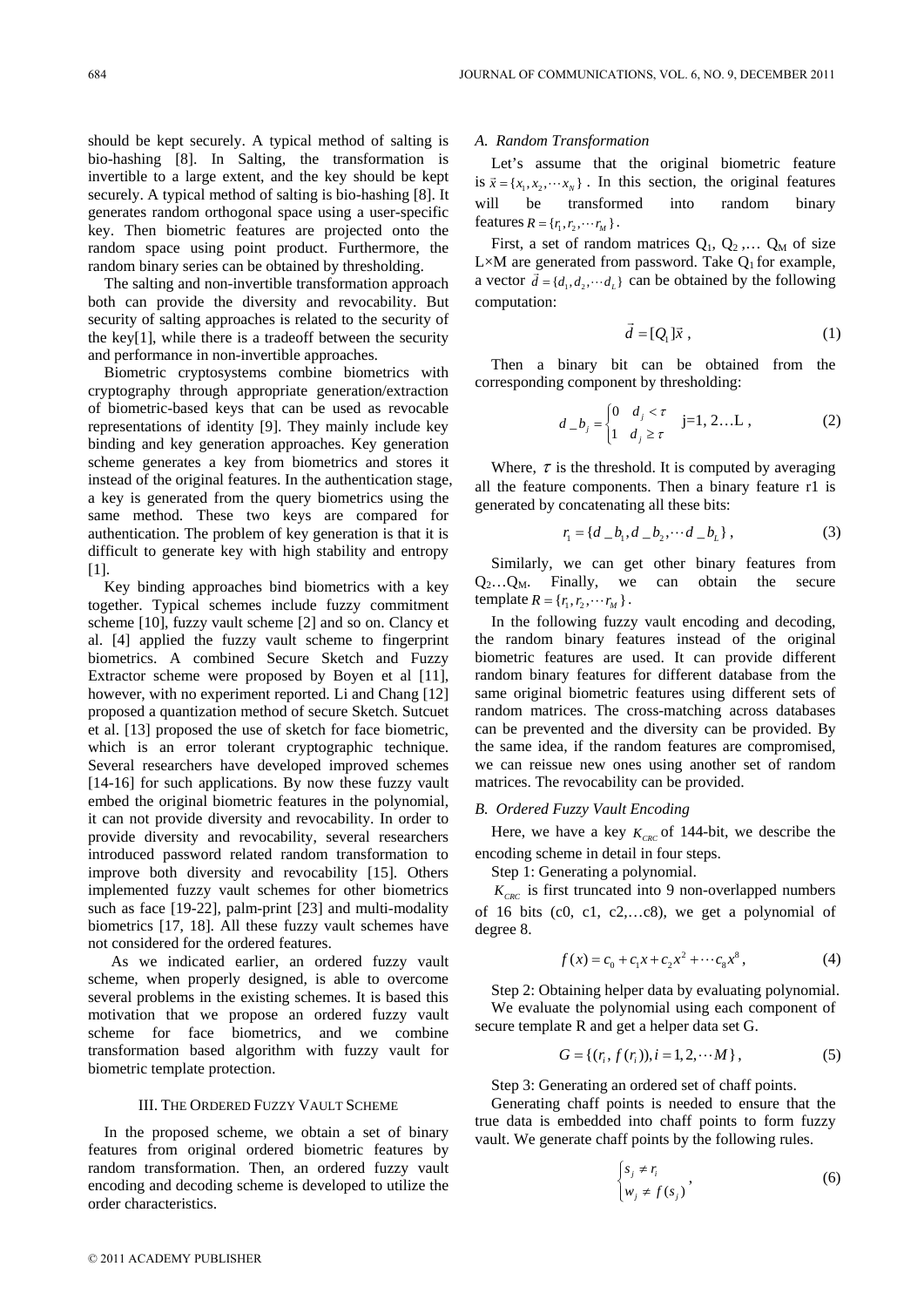In this process, we order all the chaff points randomly and obtain an ordered set C of chaff points.

$$
C = \{(s_j, w_j), j = 1, 2, \cdots N_C\} (N_C = KM, K \gg 1), \quad (7)
$$

Step 4: Generating fuzzy vault

1) For the i<sup>th</sup> component  $(r_i, f(r_i))$  of helper data set G, a random number p is generated uniformly with range of  $[1, K];$ 

2) Compute the sequential number

$$
e = (i-1)K + p \tag{8}
$$

3) Replace the e<sup>th</sup> component  $(s_0, w_0)$  of ordered chaff point set C using  $(r_i, f(r_i))$ .

Repeat the above three sub-steps for all the components of set G. We can get the final fuzzy vault as follows.

$$
V = \{(a_k, b_k), k = 1, 2, \cdots N_c\},\tag{9}
$$

By this procedure, the feature components are embedded in the fuzzy vault by their order number. It prevents the feature components from crossly matching, and reduces the FAR.

## *C. Ordered Fuzzy Vault Decoding*

 Assume that the binary features provided by client PC are  $T = \{t_1, t_2, \ldots t_M\}$ .

For  $i^{th}$  component  $t_i$  of T, we compute the hamming distance between  $t_i$  and every components of  $i<sup>th</sup>$  space in the set V.

Distance<sub>i,j</sub> = Dis\_hamming
$$
(t_i, a_j)
$$
,  $j = iK$ ,  $iK + 1$ ,  $LiK + K - 1$ , (10)

Then, we get the number  $j$  min corresponding to the minimum Hamming distance.

$$
Dis_i = \min\{Dis \tan ce_{i,j}, j = iK, iK + 1, \cdots iK + K - 1\}
$$
  
= 
$$
Dis \tan ce_{i,j_{\text{min}}}
$$
  $i = 1, 2, \cdots M$  (11)

We then rank these distances  $Dis_i$   $(i=1,2...M)$ according to increasing order. Next we choose the first 12 distances. Without loss of generality, suppose these distances are  $Dis_1, Dis_2, ..., Dis_1,$  Then we get the corresponding points

 $\{(a_{1_{\text{min}}}, b_{1_{\text{min}}}), (a_{2_{\text{min}}}, b_{2_{\text{min}}}), \cdots (a_{1_{2_{\text{min}}}}, b_{1_{2_{\text{min}}}})\}$  from the fuzzy vault V. In theory, 9 true points are needed to construct the polynomial. Therefore, we have *g* cases from the above 12 points  $g = C_{12}^9 = 220$ .

In general, we can construct the degree 8 polynomial and recover the key from any of 220 cases. In practice, if there is more than one false point in a case, the

polynomial reconstruction will usually fail and no key is generated because the false points are random numbers. All the cases that have 9 true points can generate the same key. Therefore, in our scheme, when a key can be generated from any case, we shall skip all the remaining cases and produce the key.

## IV. AN ONLINE AUTHENTICATION APPLICATION **FRAMEWORK**

In this section, we design an online authentication framework based on face biometrics. The application includes client, the database server and the verification server. The application includes both registration and authentication stages. The framework is shown in Fig. 1.

In the registration stage, the users provide their username, password and face image to the client PC. The client PC extracts face features  $\vec{x} = \{x_1, x_2, \dots, x_N\}$  using PCA. Then the scheme generates binary features  $R = \{r_1, r_2, \dots r_M\}$  by random transformation. In the meantime, a key of 144 bit is generated from password. The ordered fuzzy vault encoding is used to generate fuzzy vault  $\{t_1, t_2, \dots, t_M\}$  from the key and binary features. Then the username and the fuzzy vault are sent to the database server. The username and the key are sent to the verification server. All the data sent to the server should be protected using digital signature. The server receives the corresponding data and checks the data using digital signature. If the data is changed, the server will require the client to resend the data. If the data is not changed, the server will store the corresponding data.

In the authentication stage, users also provide their username, password and face image to the client PC. The client PC extracts features  $\{y_1, y_2, \dots, y_N\}$  of face image, and generates binary features  $\{t_1, t_2, \dots, t_M\}$  by random transformation. Then it sends username and binary features to the database server and sends the username to the verification server. All the data also is protected using digital signature. The database server obtains the corresponding fuzzy vault by username and make sure that the fuzzy vault has not been changed. Then the database server generated the recovered key using ordered fuzzy vault decoding from the binary features. Then the database server sends the recovered key to the verification server. The verification server chooses the stored key by the username and compares the recovered key and stored key. And it sends the client PC the authentication result. If two keys are identical, the authentication is successful; otherwise, the authentication stage is considered failed.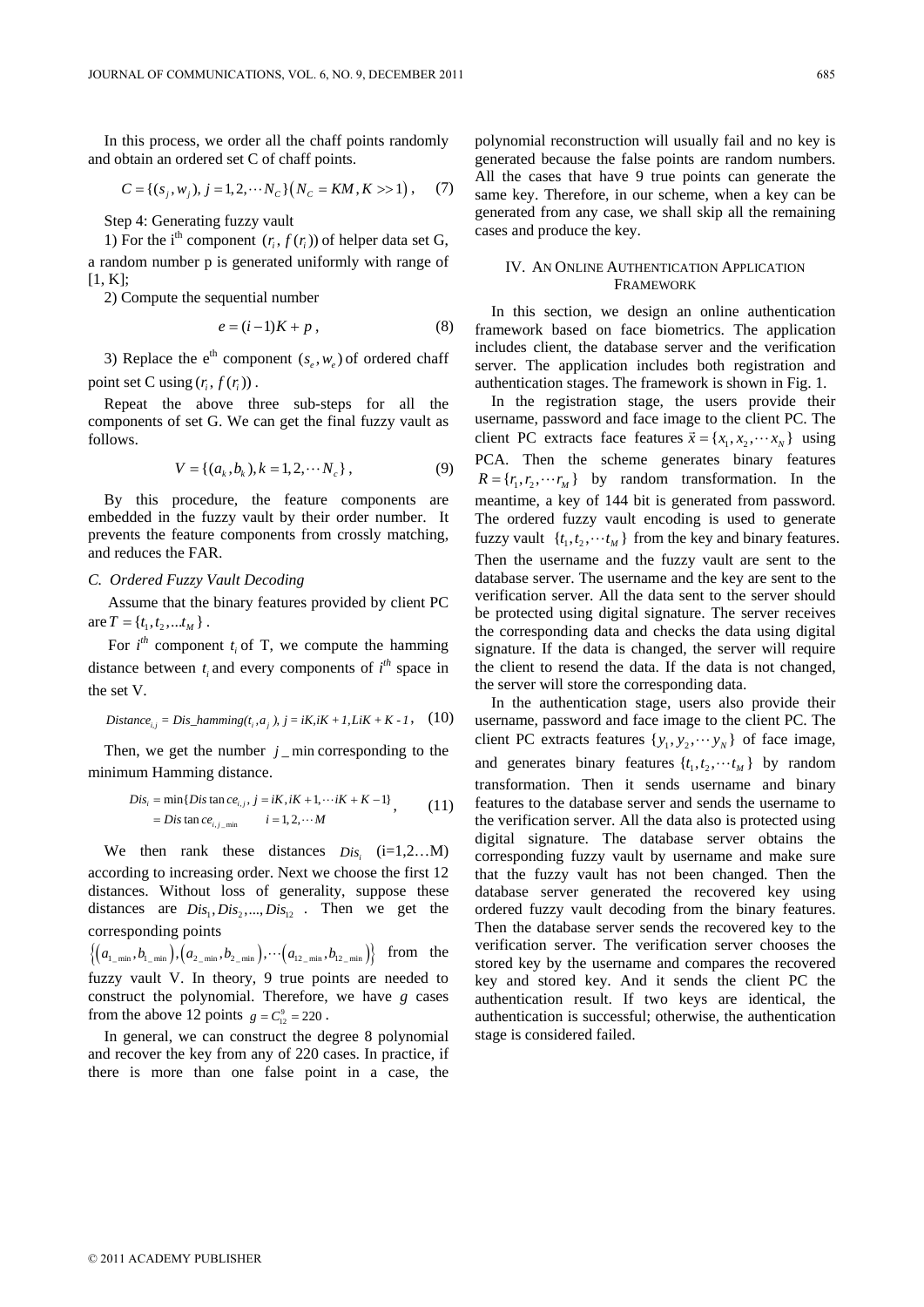

Figure 1. The frame work of online authentication application

#### *A. Feature Extraction*

In this research, PCA [5] is used for feature extraction. From all the samples of training set, we can get a covariance matrix U. From this covariance matrix, we can compute the  $N'$  eigenvectors of U. Then we rank the eigenvectors according to descending order of corresponding eigenvaules. The first N Eigenvectors are selected as the eigenfaces.  $\Psi = {\psi_1, \psi_2, \dots, \psi_N}$ , These eigenfaces are orthogonal to each other.

Suppose that face image is represented as  $\vec{x}$ , the corresponding feature vector  $\vec{x}$  can be obtained by linear mapping:

$$
\vec{x} = \Psi^T(\vec{z} - \overline{z}),\tag{12}
$$

Where  $\bar{z}$  is the average image of all face images in the where  $\zeta$  is the average mage of an race mages in the training set. By now, a face image  $\vec{z}$  can be represented as an original template (or a set of original features).  $\vec{x} = \{x_1, x_2, \cdots x_N\}$ .

#### *B. Data Protection Using Digital Signature*

All the data transmitted from the sender to the receiver should be protected using the digital signature SN, so that the receiver could check the integrity of the transmitted data.

The approach of RSA is implemented to generate digital signature. Let's assume that the transmitted data is *D*. First, the abstract *A* of the *D* is generated from hashing. Then the abstract *A* is encrypted using private key and the signature *SN* is generated. The final data *H* is the union of

transmitted data *D* and the signature *SN*.

$$
H = D \cup SN \,,\tag{13}
$$

At the receiver side, the integrity of the received data should be checked first. The data *H* is split into data *D* and the signature *SN*. The same hashing is used to generate the abstract A' from *D*. Then the public key is used to decrypt the digital signature SN and obtain the original abstract *A*.

If  $A' \neq A$ , it means that the data *H* has been changed, the receiver will reject the data and ask the sender to resend the data. Otherwise, the receiver thinks the received data is identical to the sent data.

## V. EXPERIMENT RESULTS

In this section, we report several experiments for evaluating authentication performance (subsection C) is the same as that in [21]. We also test how the feature number influences the authentication performance (subsection A). We find that the optimal feature is 25 in our scheme. Then we test variation of FAR and FRR with the ratio K of chaff points number to template number. We find that the FAR decreases and the FRR increases as the K increases. Finally, we compare the performance of our scheme with that using the original face features in the ORL and the FRAV2D face database. The experimental results showed the Equal Error Ratio (EER) of our scheme is 1.35-2.16% higher than that using the original face features. It means that the authentication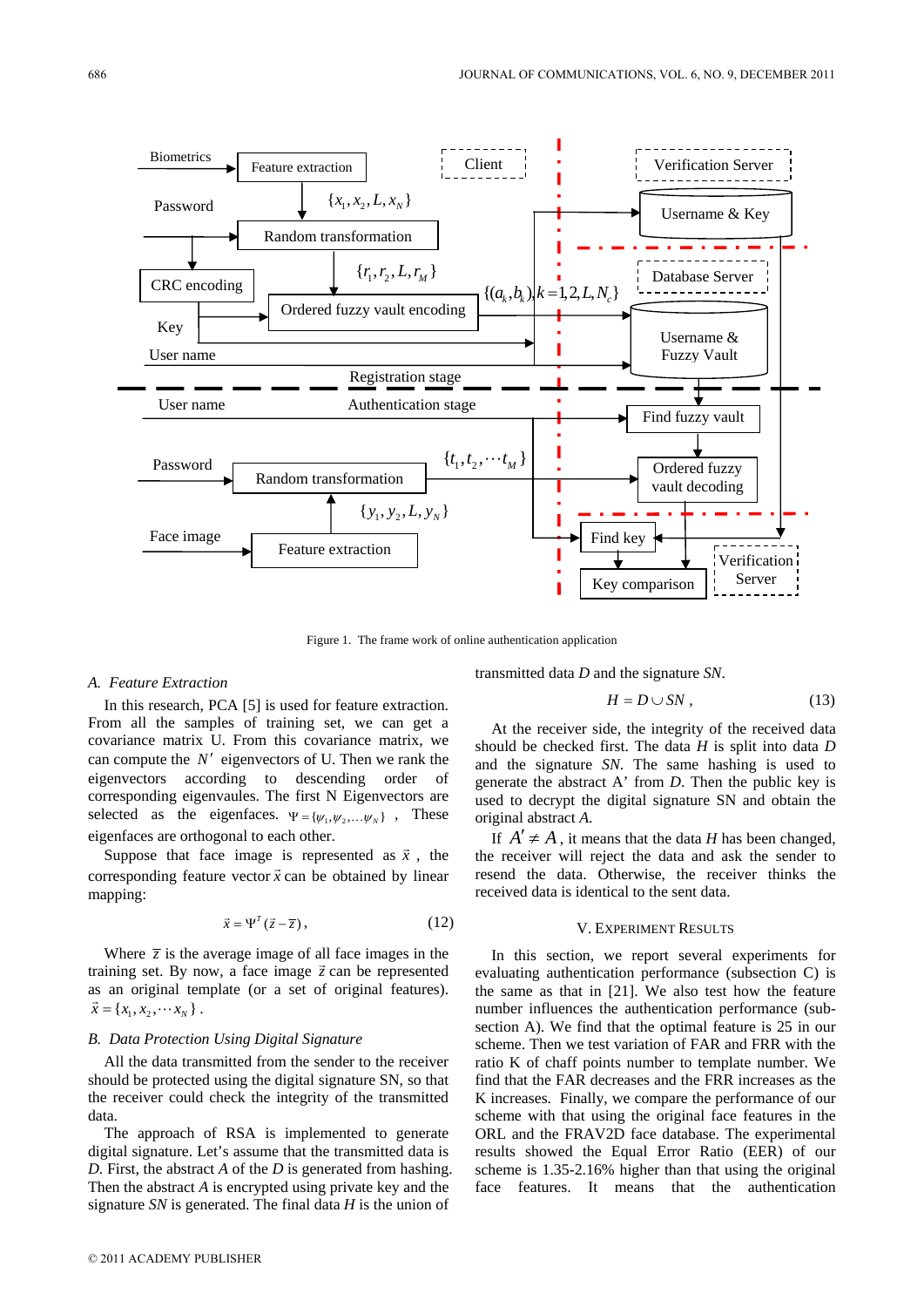performance of our scheme degrades a little but the security of our scheme is comparatively high.

We have tested the proposed scheme using the ORL face database [24], which contains 400 face images from 40 subjects with 10 face images each subject. Images of some subjects were taken at different time instances. Some vary with illumination, expression and pose variation. The example images are shown in Fig. 2



Figure 2. The example face images in ORL database

We also test our approach using FRAV2D database [25], in which we choose 1000 face images from 100 subjects with 10 face images each subject. The example face images are shown in Fig. 3.



Figure 3. The example face images in FRAV2D database

# *A. How Does theFeature Number Influence the Performance*

Let's assume that 160 PCA coefficients are chosen and ordered by their corresponding eigen values. We have the feature vector of 160 dimensions. We choose the first N coefficients and we get the N dimensional feature vector. We test the performance under different N. Fig. 4 shows the Equal Error Ratio (EER) Vs feature number N.



Figure 4. Performance under different feature number N

From Fig. 4 we can see that when we choose the first 25 features (N=25), our approach has the minimum EER. In the following experiments, we compare our approach with Wang's approach [19] under N=20 and with our previous approach [20] under N=55, these two feature numbers are chosen by these two compared approaches.

## *B. How Does the K Influence the Performance*

The relationship between K, NC and M is as follows:

$$
K = Nc/M \t{,} \t(14)
$$

When M is determined  $(M=12)$ , if we change K, the number NC of chaff points will change. We test the performance of our approach under different K. Fig. 5 shows the FAR and FRR with different K under the optimal feature number N=25.



Figure 5. FAR and FRR vs the Ratio K of chaff point number to template number

From Fig. 5 we can see that FRR increases and FAR decreases when K increases, the number of chaff points increase. On the one hand, these chaff points will influence the true points. It will decrease the probability of the genuine subjects are rejected. And it will also cause fewer subjects are falsely accepted. The FAR will be decreased.

#### *C. Authentication performance*

We compare our approach with the approach reported in [19] and our previous work in Ref [20] respectively.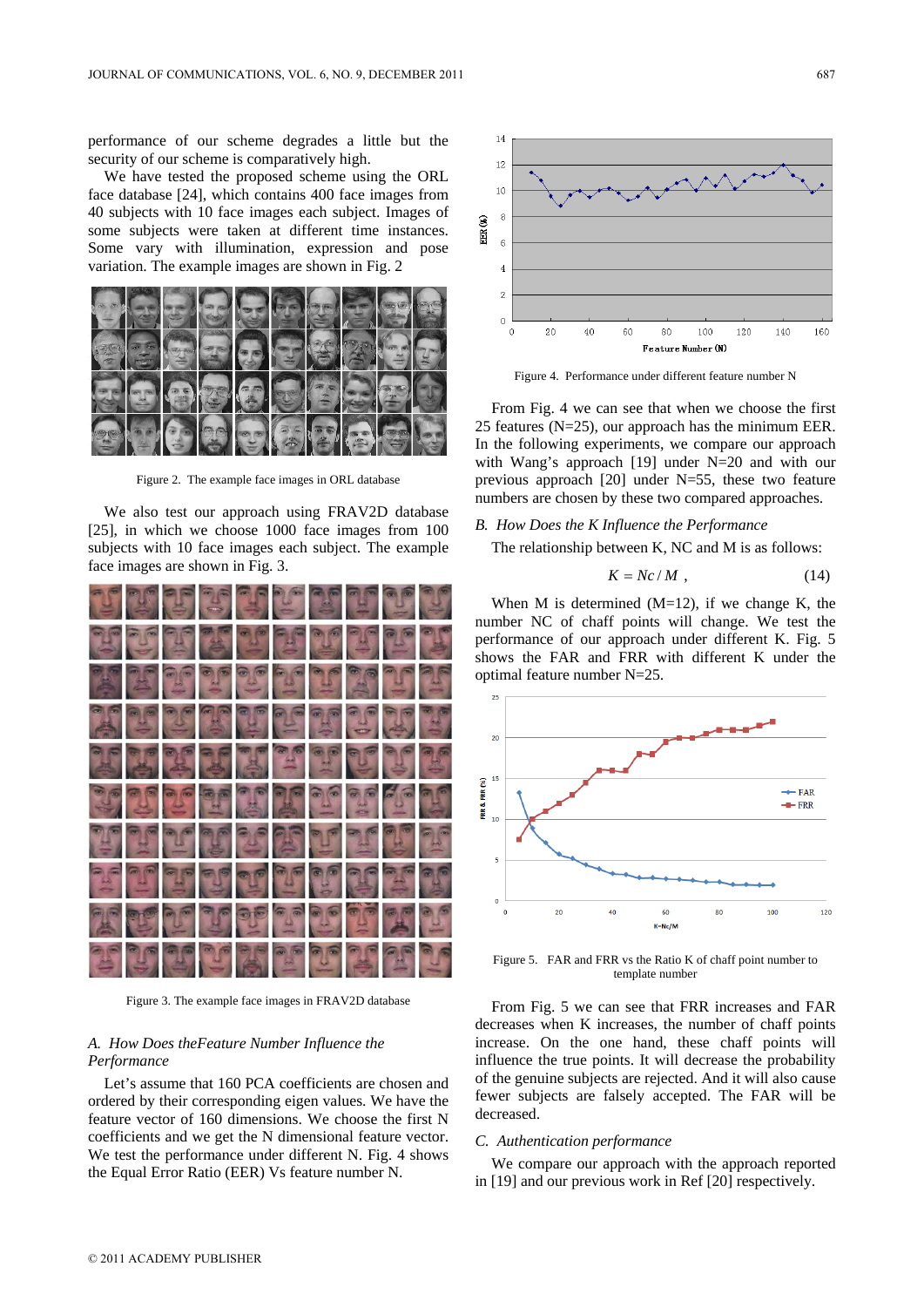In the experiments of [19], the first 5 images of each subject are used as training set, the rest are used for testing. The first 20 PCA coefficients are selected for face features (N=20). The number of components in transformed template varies between 12 and 20. For fair comparison, we also implement our experiment using the same parameters as that in [19]. The random transformation in our scheme is related to the same password and the transformation matrices for different subject are same. It is same as the user-independent scenario of experiments in [19]. The experimental results in [19] are shown as EER (Equal error Ratio). We choose the nearest points in authentication stage which is the same as the scenario  $(w=1)$  of [19]. The results of comparison for this experiment (EER) are shown in Table I.

TABLE I. COMPARED EER (%) UNDER DIFFERENT M

| М  | Approach in [19] $(W=1)$ | Our scheme $(N=20)$ |
|----|--------------------------|---------------------|
| 12 | 39.75                    | 11.13               |
| 13 | 38.26                    | 10.29               |
| 14 | 35.76                    | 10.07               |
| 15 | 33.5                     | 10.05               |
| 16 | 30                       | 9.98                |
| 17 | 24.01                    | 9.90                |
| 18 | 24.81                    | 9.91                |
| 19 | 20.52                    | 9.75                |
| 20 | 18.52                    | 9.61                |

From Table I, we can see that our approach is much better than scheme in [19].

We also compare the proposed scheme with our previous approach that was developed just recently [20]. The first 55 PCA coefficients are used for face features. The number of components in transformed template varies 12 through 20. The FAR and FRR are compared in Table 2.

TABLE II. COMPARISON OF OUR SCHEME WITH SCHEME IN [20]

| М  | Our scheme $(N=55)$ |            | Scheme in [20] |            |
|----|---------------------|------------|----------------|------------|
|    | <b>FAR</b>          | <b>FRR</b> | <b>FAR</b>     | <b>FRR</b> |
| 12 | 1.92                | 21.0       | 5.26           | 48.5       |
| 13 | 2.31                | 19.0       | 8.27           | 42.5       |
| 14 | 2.63                | 17.5       | 8.14           | 46.0       |
| 15 | 2.76                | 17.5       | 10.06          | 39.0       |
| 16 | 3.21                | 17.5       | 9.81           | 37.0       |
| 17 | 3.33                | 16.5       | 14.23          | 34.5       |
| 18 | 3.59                | 16.5       | 13.01          | 34.5       |
| 19 | 3.78                | 17.0       | 15.13          | 30.5       |
| 20 | 4.17                | 15.5       | 15.38          | 23.0       |

From Table II, we can conclude that the proposed scheme also achieves better performance than that in [20] under same parameters. We can also conclude that FAR is substantially lower than FRR. These results prove that the ordered fuzzy vault encoding and decoding scheme is able to significantly reduce FAR because our scheme makes cross matching of different component impossible.

# *D. Compare the Performance of Our Approach with the Original Face Features*

In this section, we compare our approach with that using the original features using two face database ORL face database and FRAV2D face database. The experimental results are shown in Table III.

TABLE III. COMPARED EER(%) OF OUR APPROACH WITH THAT USING ORIGINAL **FEATURES** 

|            | <b>Feature Number</b> | ORL   | FRAV2D |
|------------|-----------------------|-------|--------|
| Our        | 20                    | 9.61  | 8.655  |
| approach   | 25                    | 8.855 | 8.125  |
|            | 55                    | 9.835 | 8.29   |
| Use the    | 20                    | 8.105 | 7.175  |
| original   | 25                    | 7.505 | 6.555  |
| <b>PCA</b> | 55                    | 7.675 | 6.615  |

From Table III, we can see that the EER of our approach is higher about 1.35-2.16% than that using the same number of original PCA features. Both approaches obtain the optimal result (the generally EER is minimum) under the feature number of 25. It is consistent with the results in Fig. 4.

#### VI. SECURITY ANALYSIS

The application includes three participants: the client, the database server and the verification server.

## *A. Security on the client*

In the registration stage, the client receives the username, password and biometrics. It then generates the key and the ordered fuzzy vault and sends them to database server or verification server. In the authentication stage, the client also receives the username, password and biometrics. It then generates the binary features using random transformation. Then it sends the username and the transformed features to the corresponding server. Because the client does not store any data, it is impossible to compromise user's information from it.

#### *B. Security on the database server*

In the registration stage, the database server received the username and ordered fuzzy vault from the client and stores them. In the authentication stage, the database server receives the user name and the transformed features. Then it recovers the key from the stored fuzzy vault. The database server stores the fuzzy vault. Therefore, it is possible to crack the fuzzy vault for user's information. But how difficult is it to crack the fuzzy vault ?

We analyze the security of proposed fuzzy vault scheme regarding to brute-force attacks. The security of the fuzzy vault scheme is based on infeasibility of polynomial reconstruction problem. Here we assume that the degree of polynomial is 9. In theory, the attacker needs to guess at least 9 true helper data to pass through authentication. Suppose the attacker know that K is 20. The attacker needs to find a true helper data from 20 data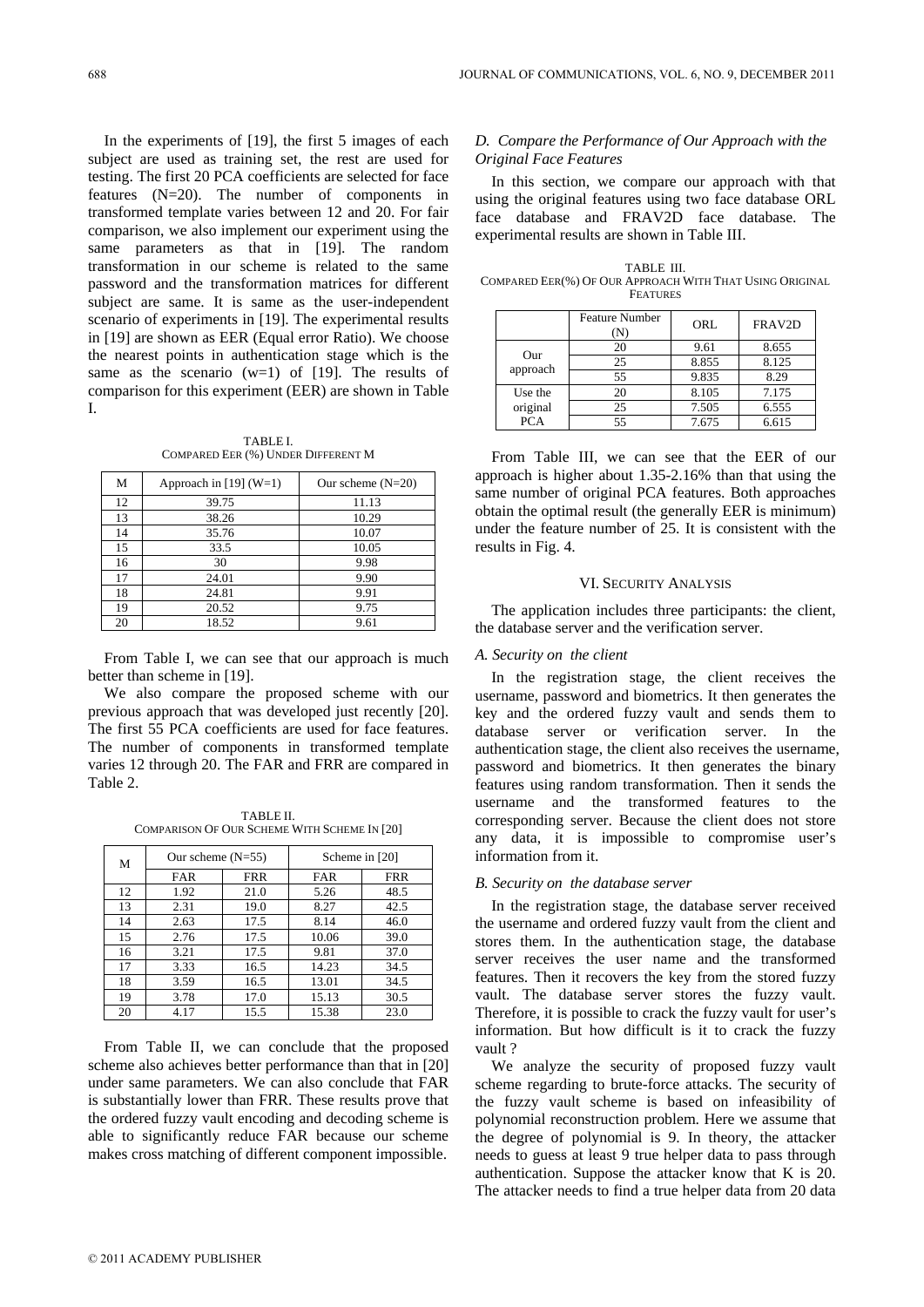in which case the computation is  $C_{20}^1$ . In order to find 9 true data, the total computation will be  $(C_{20}^1)^9$ . The expected number of combinations that need to be evaluated is equal to  $(C_{20}^1)^9 = 5 \times 10^{11}$ . This corresponds to a computational time of 16 years based on our current implementation.. The probability that a combination of points decodes the secret is about equal to  $1/(C_{20}^1)^9 = 2 \times 10^{-12}$ .

### *C. Security on the verification server*

The verification server stores only the username and the key. And the key is protected by the digital signature. If the key is changed, it will result in the failing of the authentication. Even if the key is comprimised, the biometric template is still secure.

In summary, in our application framework, the fuzzy vault and key are stored separately in the database server and the verification server. It is difficult for an attacker to compromise password and biometric template at the same time. It is also shown that random transforms are noninvertible by demonstrating that it is computationally as hard to recover the original biometric identifier from a transformed version as by randomly guessing. Therefore, the security of the proposed scheme is high.

#### VII. CONCLUSION

In this paper, we have developed an ordered fuzzy vault scheme. The proposed new scheme combines random transformation based approach with fuzzy vault. This new scheme provides the desired diversity and revocability for biometric template protection. As indicated throughout this paper, the ordered characteristics of face features we introduced in this research leads to numerous benefits. Based on this concept, an ordered fuzzy vault encoding and decoding scheme have been developed to implement the proposed approach. Furthermore, by making use of face images, we designed an online authentication application framework. The framework includes three participants: the user/client, the database server and the verification server. Experimental results confirm the effectiveness of the proposed scheme.

The contribution of our proposed scheme include: 1) An ordered fuzzy vault encoding and decoding scheme is developed. This will keep components from cross matching and reduce the FAR. 2) The binary features are obtained from the original face features by random transformation. This transform provides desired diversity and revocability. Furthermore, binary features will protect ordered insertion from reduction in security. 3) Using face biometrics, an online authentication application framework is designed and implemented, which includes user/client, database server and the verification server. In our application, fuzzy vault and key are stored separately. It is more secure.

#### ACKNOWLEDGMENT

This paper is supported partially by the Beijing municipal Nature Science Foundation under Grant No 4091004 and Beijing Municipal Talent Training Program under Grant No 2009D005015000010.

#### **REFERENCES**

- [1] A. K. Jain, K. Nandakumar and A. Nagar, "Biometric Template Security," EURASIP Journal on Advances in Signal Processing, Special Issue on Biometrics, pp. 1-20. January 2008.
- [2] A. Juels and M. Sudan, "A Fuzzy Vault Scheme," IEEE International Symposium on Information Theory, pp. 408- 426, 2002.
- [3] K. Nandakumar, A. K. Jain and S. Pankanti, "Fingerprint-Based Fuzzy Vault: Implementation and Performance," IEEE Trans. On Info. Fore. And Security, 2(4), pp. 744- 757, Dec 2007.
- [4] T. Charles Clancy, N. Kiyavash and D. J. Lin, "Secure smartcard-based fingerprint authentication," Proc. ACMSIGMM 2003 Multimedia, Biometrics Methods and Applications Workshop, pp. 45-52, 2003.
- [5] M. Turk and A. Pentland, "Eigenfaces for recognition," Journal of Cognitive Neuroscience 3 (1), pp.71–86, 1991.
- [6] N. Ratha, S. Chikkerur, J. Connell, R. Bolle, Generating Cancelable Fingerprint Templates, IEEE Transactions on Pattern Analysis and Machine Intelligence, Vol. 29, pp. 561-752, 2007.
- [7] Feng Quan, Su Fei Cai Anni and Zhao Feifei, "Cracking Cancelable Fingerprint Template of Ratha", 2008 International Symposium on Computer Science and Computational Technology, pp. 572-575, Dec 2008.
- [8] A. B. J. Teoh, A. Goh, and D. C. L Ngo, "Random Multispace Quantization as an Analytic Mechanism for BioHashing of Biometric and Random Identity Inputs," IEEE Transactions on Patt. Ana. and Mac. Intel. 28(12), pp. 1892-1901, Dec, 2006.
- [9] S. Jassim, H. Al-Assam, and H. Sellahewa, " Improving Performance and Security of Biometrics Using Efficient and Stabble Random Projection Techniques," Proceedings of the 6th International Symposium on Image and Signal Processing and Analysis (2009), pp. 556-561, 2009.
- [10] A. Juels and M. Wattenberg, "A fuzzy commitment scheme," Sixth ACM Conf. on Comp. and Comm. Security, pp. 28-36, 1999.
- [11] B. Xavier, D. Yevgeniy, K. Jonathan, R. Ostrovsky and A. Smith, "Secure remote authentication using biometric data," In Proc. of Advances in Cryptology 24th Annual International Conf. on the Theory and Applications of Cryptographic Techniques (EUROCRYPT 2005). Springer-Verlag, pp. 147-163, 2005.
- [12] Q. M. Li and E. C. Chang, "Robust, short and sensitive authentication tags using secure sketch," in Proceedings of the 8th Multimedia and Security Workshop (MM and Sec '06), pp. 56-61, 2006.
- [13] Y. Sutcuet, Q. M. Li and N. Memon, "Protecting biometric template with sketch: theory and practice," IEEE Transactions on Information Forensics and Security, 2(3) Part 2, pp. 503-512, 2007.
- [14] P. Li, X. Yang, K. Cao, X. Q. Tao, R. F. Wang and J. Tian, "An alignment-free fingerprint cryptosystem based on fuzzy vault scheme," Journal of Network and Computer Applications, 33(3), pp. 207-220. May 2010.
- [15] K. Nandakumar, A. ek and A. K. Jain, "Hardening Fingerprint Fuzzy Vault Using Password," ICB 2007, pp. 927-937. 2007.